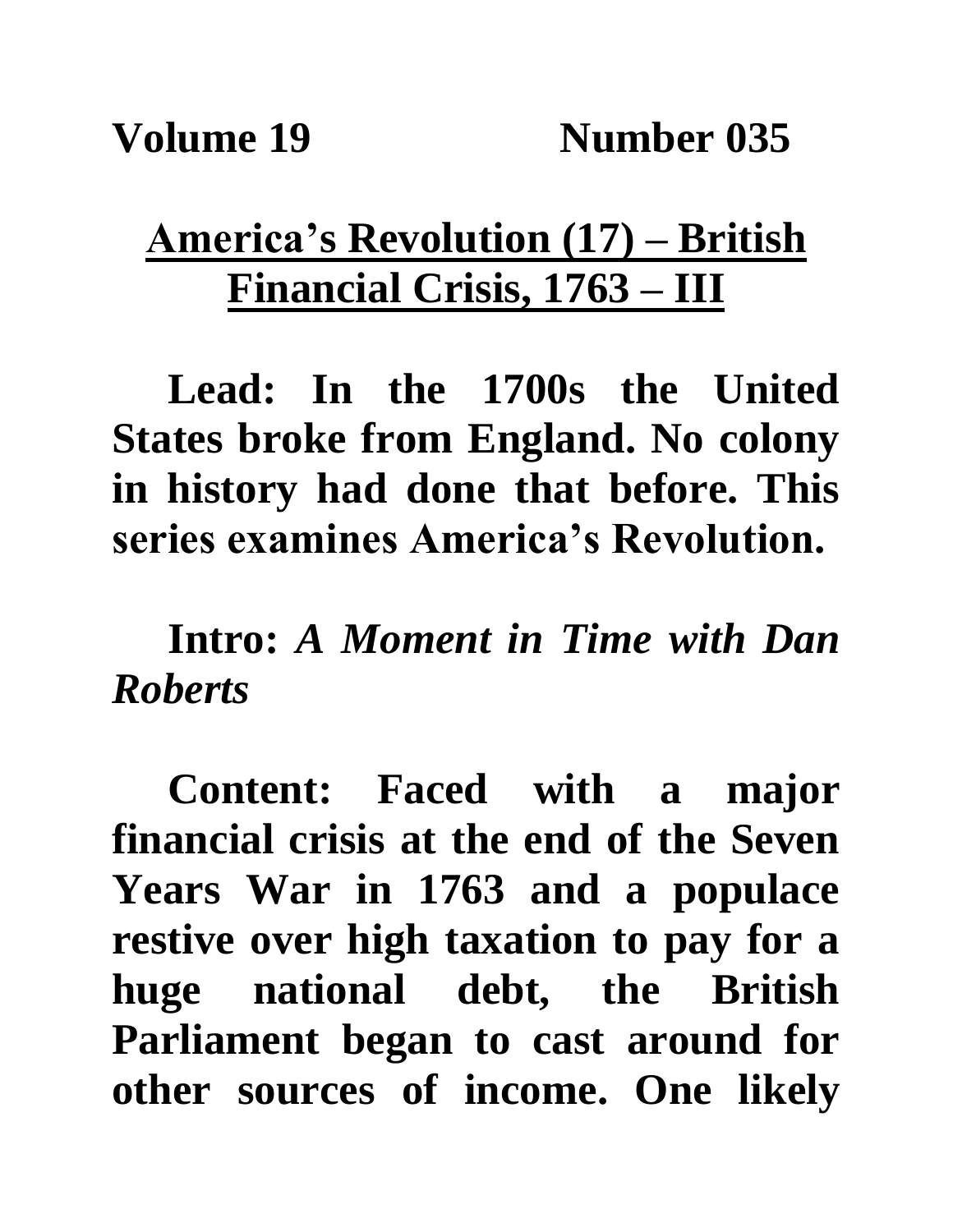**and potentially rich trove of revenue might be found in the 13 colonies of North America. The white people there were among the richest people in the world and, compared to homebound Englishmen, on average enjoyed a higher standard of living and a level of taxation that could only be called light.**

**The problem was that for nearly a century the colonies had operated under what twentieth-century British economic historians Beatrice and Sydney Webb called the "Anarchy of Local Autonomy." Though under the theoretical regulation of the British Crown, they 'pretty much shepherded their own affairs.'**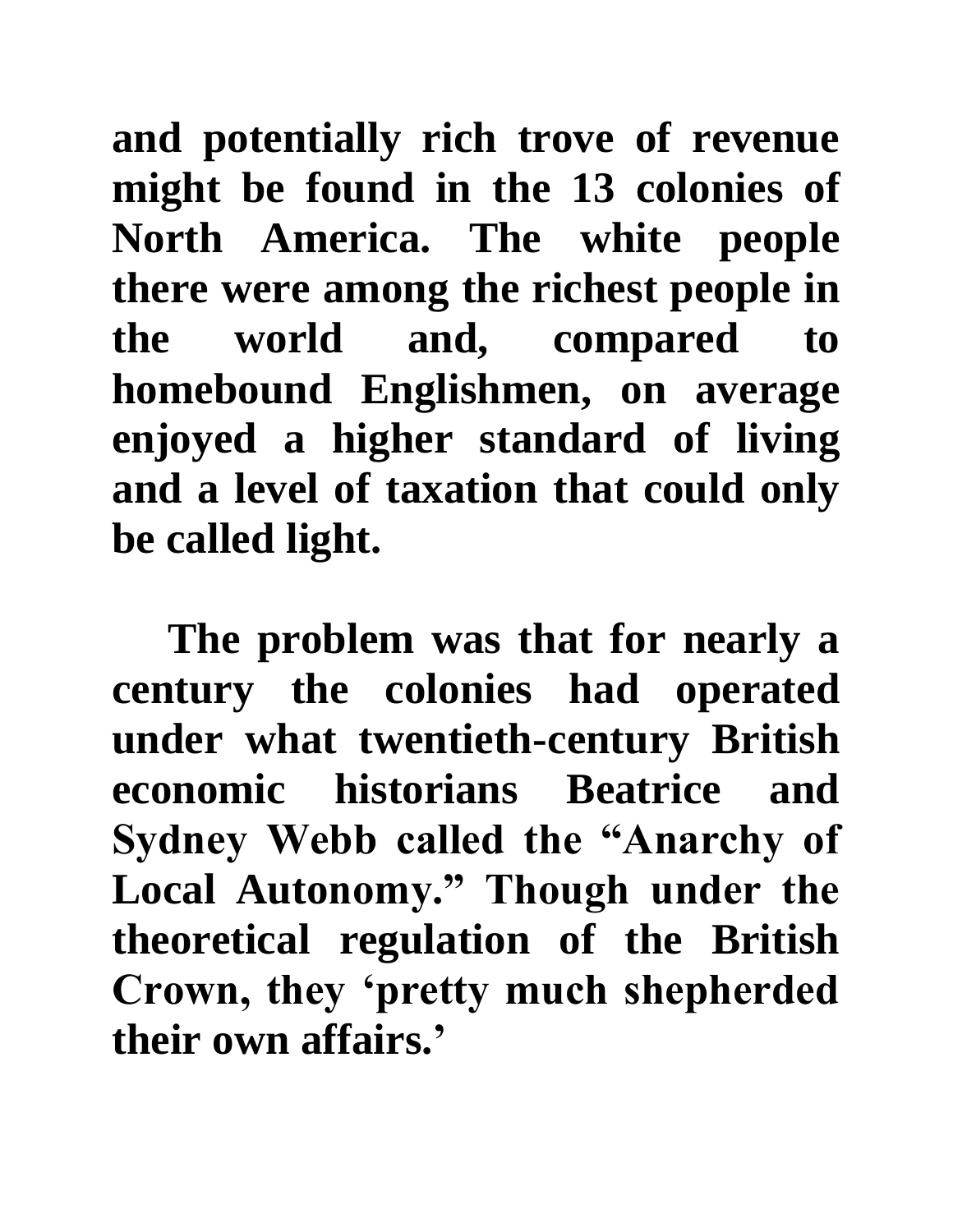**As the various ministries serving King George III began after 1764 to pressure the colonies to pay their fair share of the burdens of empire…. the Sugar Act, Stamp Act, Tea Act, Coercive Act and so forth, they ignited a firestorm of resistance that eventually frayed the bonds that held the colonies and the mother country together. Taxes and the arrogant lack of consultation over those taxes kindled a war that brought down the imperial edifice.**

**At the University of Richmond's School of Professional and Continuing Studies, I'm Dan Roberts.**